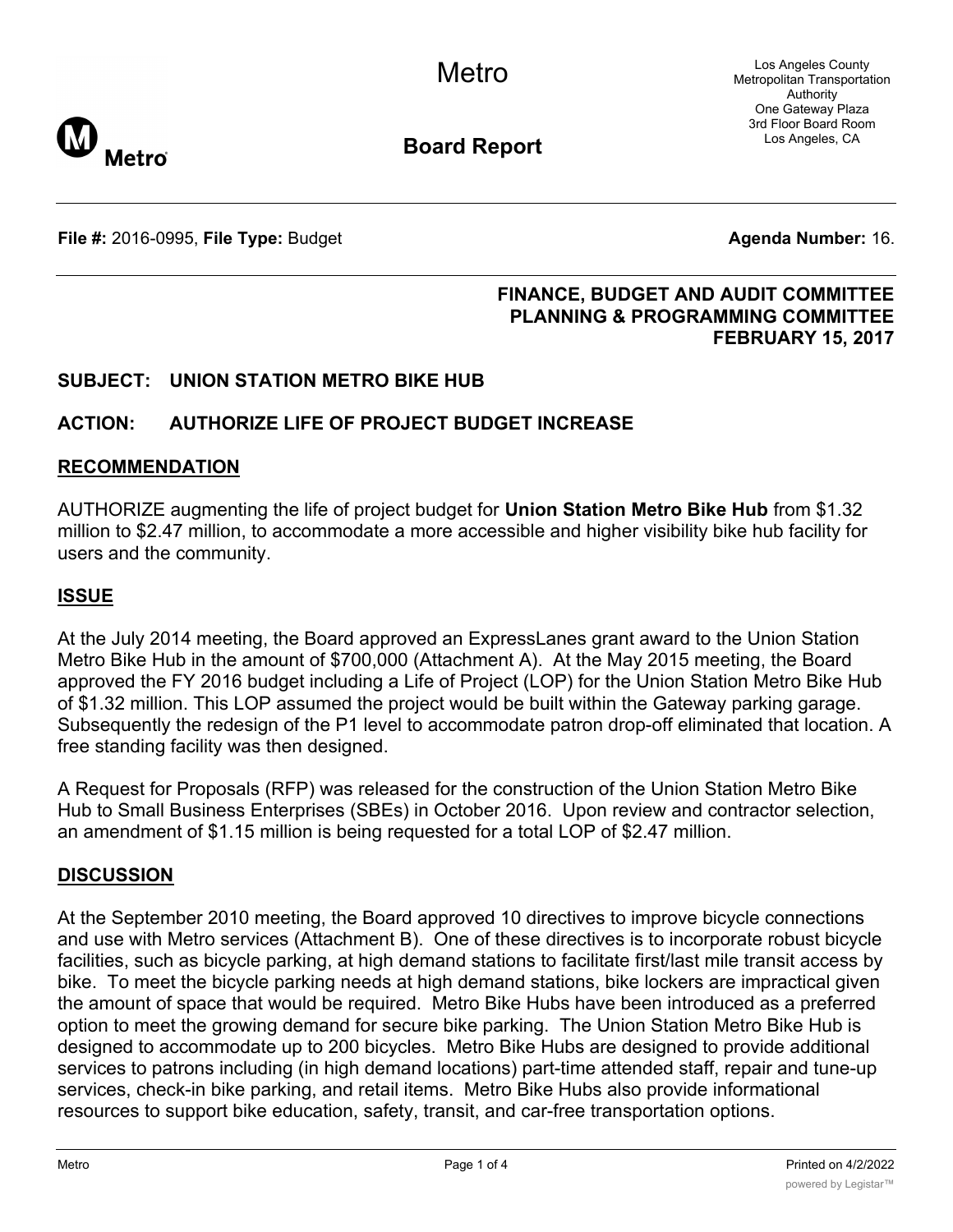Initial discussions on the Union Station Metro Bike Hub located the facility in the East Portal on parking level P1 adjacent to the childcare drop-off area when the original LOP was established. This space has since been converted to ADA parking for Union Station. Consequently, an alternative location on the West Portal near the north breezeway was selected for higher visibility and accessibility by users. This new location is limited in space and is only able to accommodate up to 200 bicycles rather than the initially proposed 300 bicycles; the ExpressLanes grant has been reduced by \$61,214 as a result.

Built in 1939, Union Station is on the National Register of Historic Places. Metro is charged with maintaining its historical integrity. As such, Metro Union Station management and its contractor, Morlin Asset Management (Morlin), was actively involved in the design of the Metro Bike Hub, ensuring that the facility is visually compatible, yet distinct, and that it does not disrupt views of the historic Union Station from the front of the building. Additionally, care was taken to design a facility that may be relocated to accommodate elements of the Union Station Master Plan as they come to fruition. A rendering of the Metro Bike Hub is provided in Attachment C.

In October 2016, an RFP was released by Morlin to SBEs for the construction of the Metro Bike Hub at Union Station. Proposals were due in November followed by interviews of the contractors. An evaluation of the proposing teams was completed to identify the most qualified candidate. Total construction costs are \$2.24 million; this amount is exclusive of Metro labor match required by the ExpressLanes grant and the cost of environmentally clearing the project. The need to design a freestanding facility that is compatible with the historic station and a number of on-site conditions including utilities has resulted in the increased cost. To help offset the increased costs, Union Station has allocated \$660,000 in tenant improvement (TI) funds to contribute toward the Metro Bike Hub facility. This capital project will be procured and managed in accordance with the Morlin contract consistent with Metro policies.

The Union Station Bike Hub will add to a network of other Metro Bike Hubs including El Monte, Hollywood/Vine, Culver City, and North Hollywood Metro Station hubs. Metro Bike Hub users have access to all locations to increase bike and transit trips and achieve first/last mile strategies. Key objectives of the program are to improve access to transit, encourage bicycle trips to Metro services, and maintain on-board transit vehicle capacity by providing secure bicycle parking at Metro stations. The facility will include secured-access and 24/7 bike parking built inside a structure with spaceefficient, tiered bike racks, CCTV cameras, monitors with transit information and announcements, a bicycle repair stand and tools, air pump, and a retail/service area.

# **DETERMINATION OF SAFETY IMPACT**

Authorization to amend the LOP of the Union Station Metro Bike Hub will not have any adverse safety impacts on Metro employees and patrons.

### **FINANCIAL IMPACT**

The FY17 budget includes \$1.19 million including \$162K from the FY17 midyear budget adjustment for this project in Cost Center 4320, Project 210142 (Union Station Metro Bike Hub). Since this is a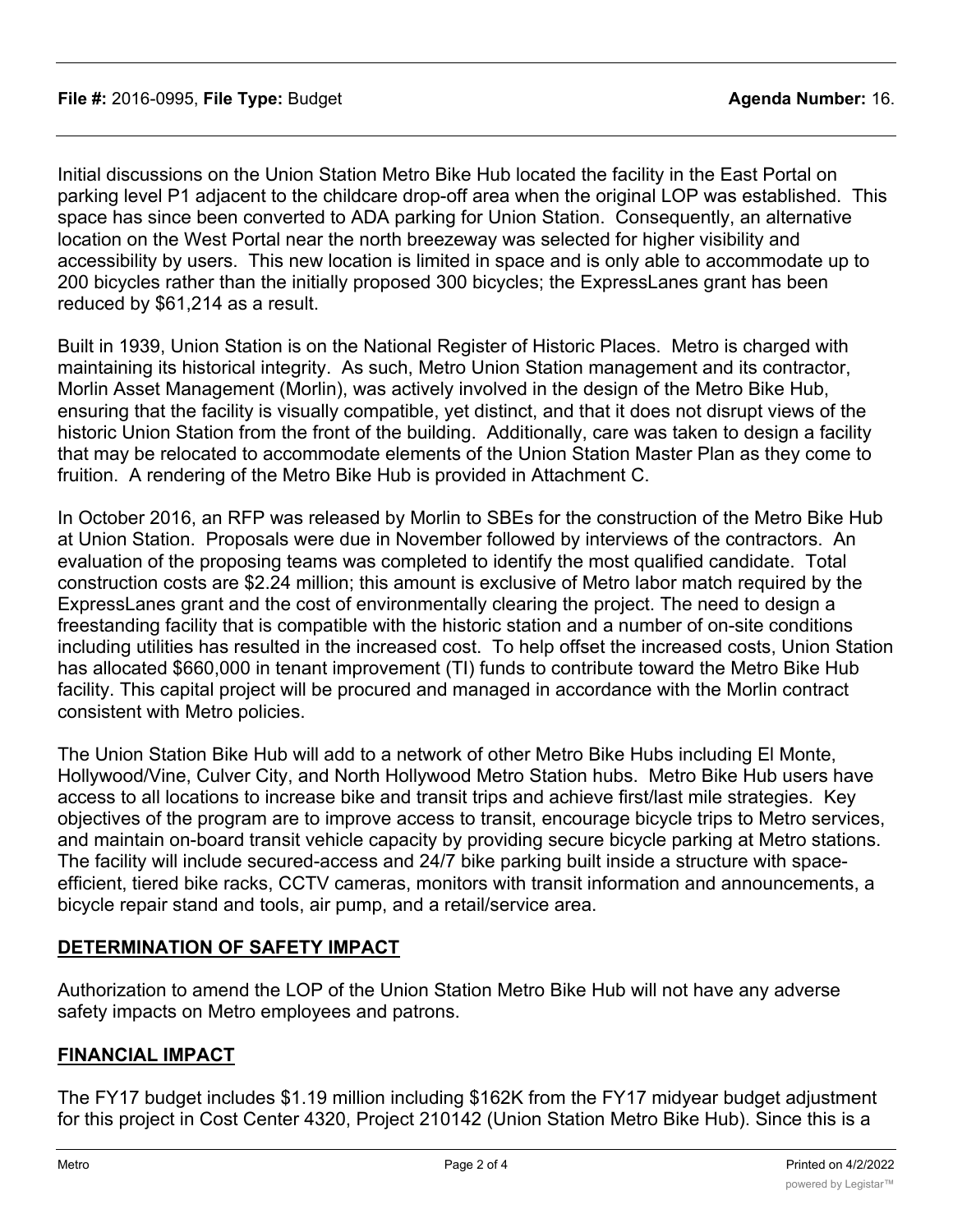**File #:** 2016-0995, **File Type:** Budget **Agenda Number:** 16.

multi-year project, the cost center manager and Chief Planning Officer will be responsible for budgeting the cost in future years, including budget for Project 204090 (Bicycle Access Improvements).

Impact to Budget

The sources of funds are toll revenue grant and Transportation Development Act (TDA) Article 4. Union Station has also allocated Tenant Improvement funds toward the overall project cost. Other eligible and available local funds or general funds may be used in FY18. A cash flow table is provided in Attachment D.

## **ALTERNATIVES CONSIDERED**

The Board may choose not to amend the LOP for the Union Station Metro Bike Hub. This alternative is not recommended, as it is not in line with previous Board direction.

## **NEXT STEPS**

Upon Board authorization, a Notice to Proceed will be issued to the selected SBE contractor to commence construction activities for the Union Station Metro Bike Hub. The facility is expected to open in fall 2017.

## **ATTACHMENTS**

Attachment A - July 2014 Metro Board Action 36 ExpressLanes Grant Awards

Attachment B - September 2010 Metro EMAC Motion 10

Attachment C - Union Station Metro Bike Hub Rendering

Attachment D - Union Station Metro Bike Hub Cash Flow Table

Attachment E - Union Station Metro Bike Hub Presentation

Prepared by: Basilia Yim, Manager, Transportation Planning, (213) 922-4063 Laura Cornejo, DEO, Countywide Planning & Development, (213) 922-2885 Kenneth Pratt, Director Union Station, (213) 922-2849 Calvin E. Hollis, SEO, Countywide Planning & Development, (213) 922-7319

Reviewed by: Therese W. McMillan, Chief Planning Officer, (213) 922-7077